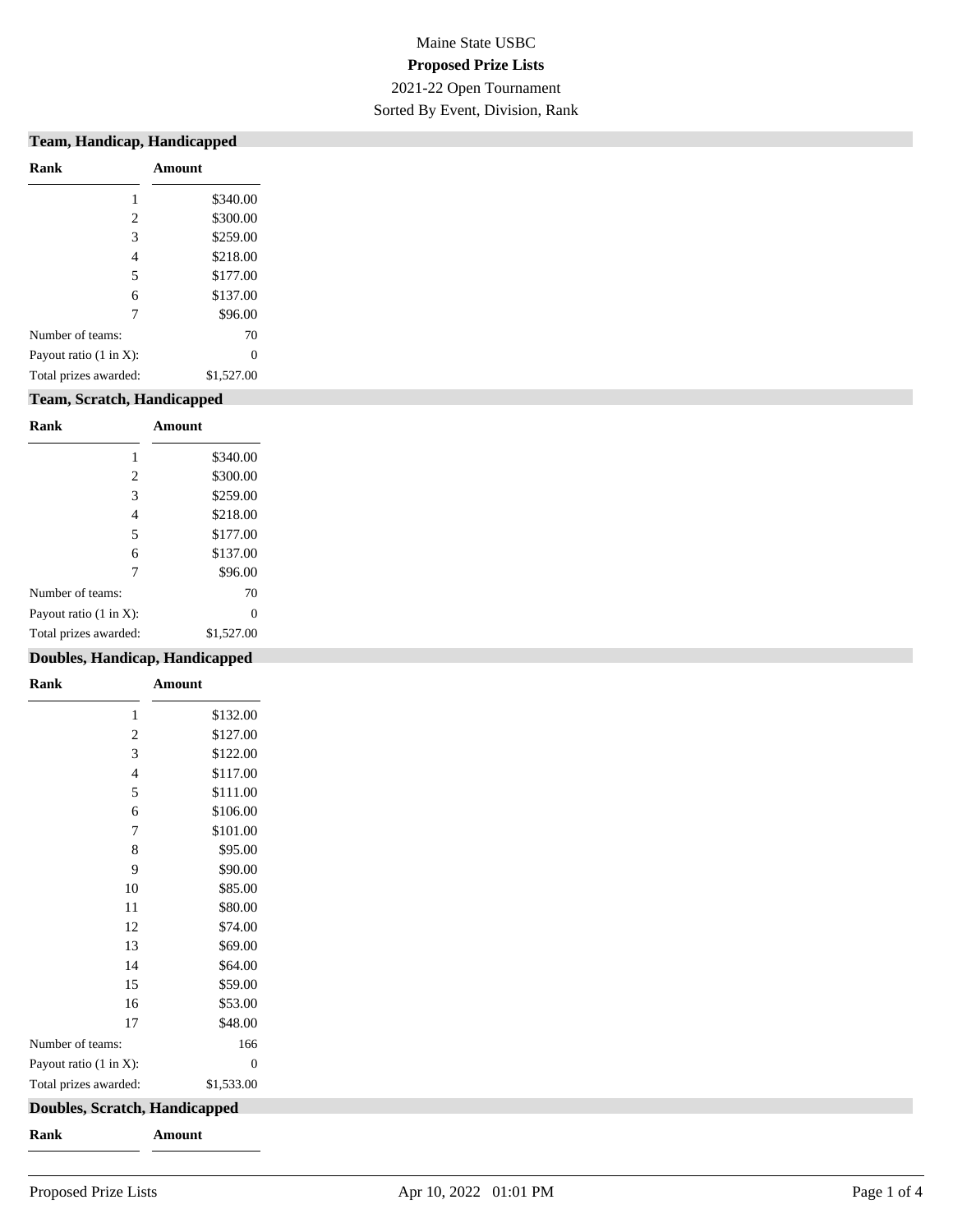# Maine State USBC **Proposed Prize Lists**

## 2021-22 Open Tournament Sorted By Event, Division, Rank

| 1                                  | \$162.00   |
|------------------------------------|------------|
| $\overline{c}$                     | \$155.00   |
| 3                                  | \$148.00   |
| $\overline{4}$                     | \$141.00   |
| 5                                  | \$134.00   |
| 6                                  | \$127.00   |
| 7                                  | \$119.00   |
| 8                                  | \$112.00   |
| 9                                  | \$105.00   |
| 10                                 | \$98.00    |
| 11                                 | \$91.00    |
| 12                                 | \$84.00    |
| 13                                 | \$77.00    |
| 14                                 | \$69.00    |
| 15                                 | \$62.00    |
| 16                                 | \$55.00    |
| 17                                 | \$48.00    |
| Number of teams:                   | 166        |
| Payout ratio $(1 \text{ in } X)$ : | 0          |
| Total prizes awarded:              | \$1,787.00 |
|                                    |            |

## **Singles, Handican, Han**

| Singles, Handicap, Handicapped       |                  |
|--------------------------------------|------------------|
| Rank                                 | Amount           |
| $\mathbf{1}$                         | \$86.00          |
| $\sqrt{2}$                           | \$83.00          |
| 3                                    | \$80.00          |
| 4                                    | \$77.00          |
| 5                                    | \$74.00          |
| $\sqrt{6}$                           | \$71.00          |
| $\boldsymbol{7}$                     | \$68.00          |
| $\,8\,$                              | \$65.00          |
| $\overline{9}$                       | \$62.00          |
| $10\,$                               | \$59.00          |
| 11                                   | \$56.00          |
| $12\,$                               | \$53.00          |
| 13                                   | \$50.00          |
| 14                                   | \$48.00          |
| $15\,$                               | \$45.00          |
| 16                                   | \$42.00          |
| 17                                   | \$39.00          |
| $18\,$                               | \$36.00          |
| 19                                   | \$33.00          |
| $20\,$                               | \$30.00          |
| 21                                   | \$27.00          |
| $22\,$                               | \$24.00          |
| Number of teams:                     | 216              |
| Payout ratio (1 in X):               | $\boldsymbol{0}$ |
| Total prizes awarded:                | \$1,208.00       |
| <b>Singles, Scratch, Handicapped</b> |                  |
| Rank                                 | Amount           |
| $\mathbf{1}$                         | \$86.00          |
| $\overline{c}$                       | \$83.00          |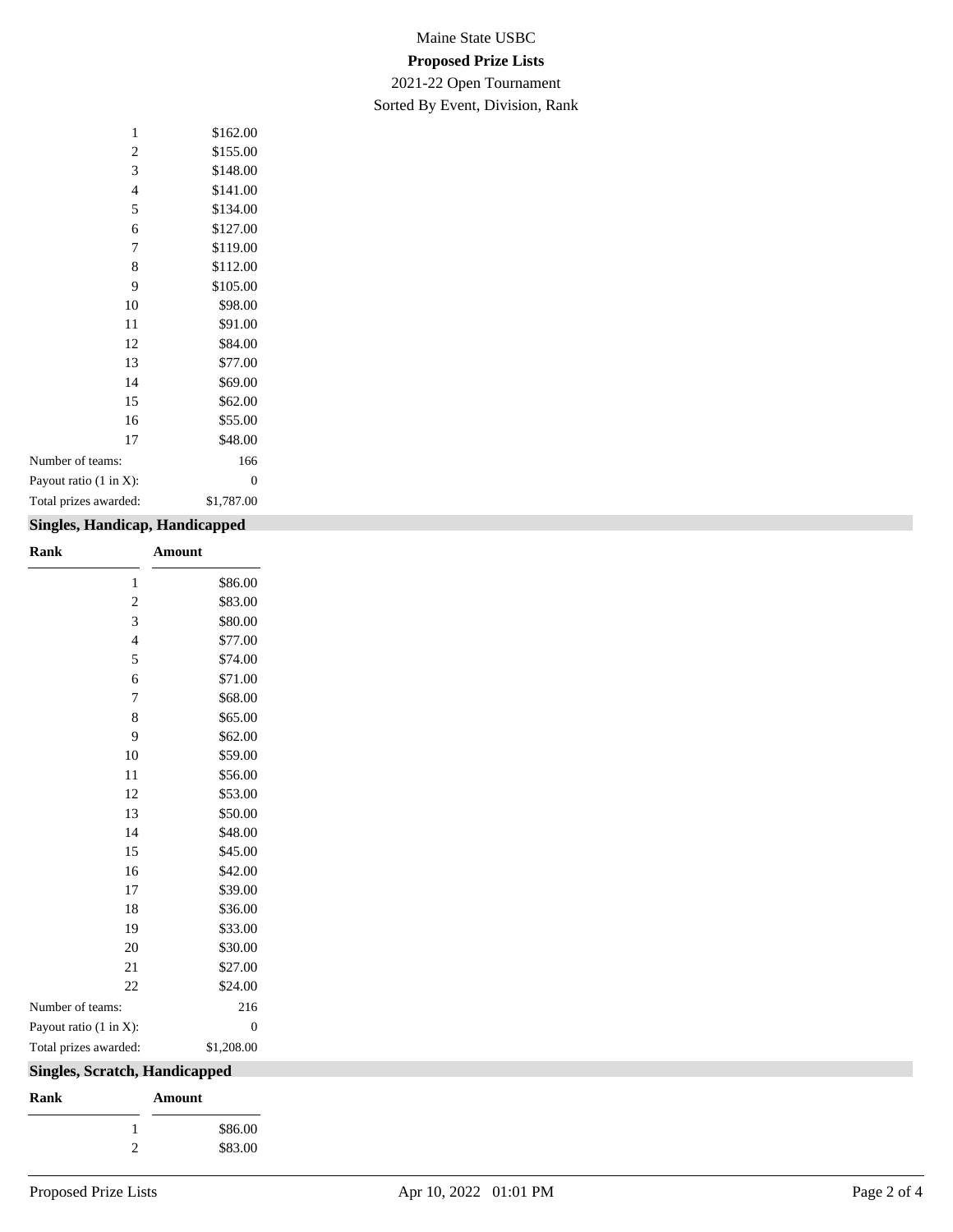# Maine State USBC **Proposed Prize Lists**

### 2021-22 Open Tournament Sorted By Event, Division, Rank

| 3                                  | \$80.00        |
|------------------------------------|----------------|
| $\overline{4}$                     | \$77.00        |
| 5                                  | \$74.00        |
| 6                                  | \$71.00        |
| 7                                  | \$68.00        |
| 8                                  | \$65.00        |
| 9                                  | \$62.00        |
| 10                                 | \$59.00        |
| 11                                 | \$56.00        |
| 12                                 | \$53.00        |
| 13                                 | \$50.00        |
| 14                                 | \$48.00        |
| 15                                 | \$45.00        |
| 16                                 | \$42.00        |
| 17                                 | \$39.00        |
| 18                                 | \$36.00        |
| 19                                 | \$33.00        |
| 20                                 | \$30.00        |
| 21                                 | \$27.00        |
| 22                                 | \$24.00        |
| Number of teams:                   | 216            |
| Payout ratio $(1 \text{ in } X)$ : | $\overline{0}$ |
| Total prizes awarded:              | \$1,208.00     |
|                                    |                |

## **All Events, Handicap, Handicapped**

| Amount   |
|----------|
| \$115.00 |
| \$103.00 |
| \$91.00  |
| \$79.00  |
| \$66.00  |
| \$54.00  |
| \$42.00  |
| \$30.00  |
| \$17.00  |
| \$5.00   |
| 190      |
| 0        |
| \$602.00 |
|          |

## **All Events, Scratch, Handicapped**

| Rank |    | Amount   |
|------|----|----------|
|      | 1  | \$115.00 |
|      | 2  | \$103.00 |
|      | 3  | \$91.00  |
|      | 4  | \$79.00  |
|      | 5  | \$66.00  |
|      | 6  | \$54.00  |
|      | 7  | \$42.00  |
|      | 8  | \$30.00  |
|      | 9  | \$17.00  |
|      | 10 | \$5.00   |